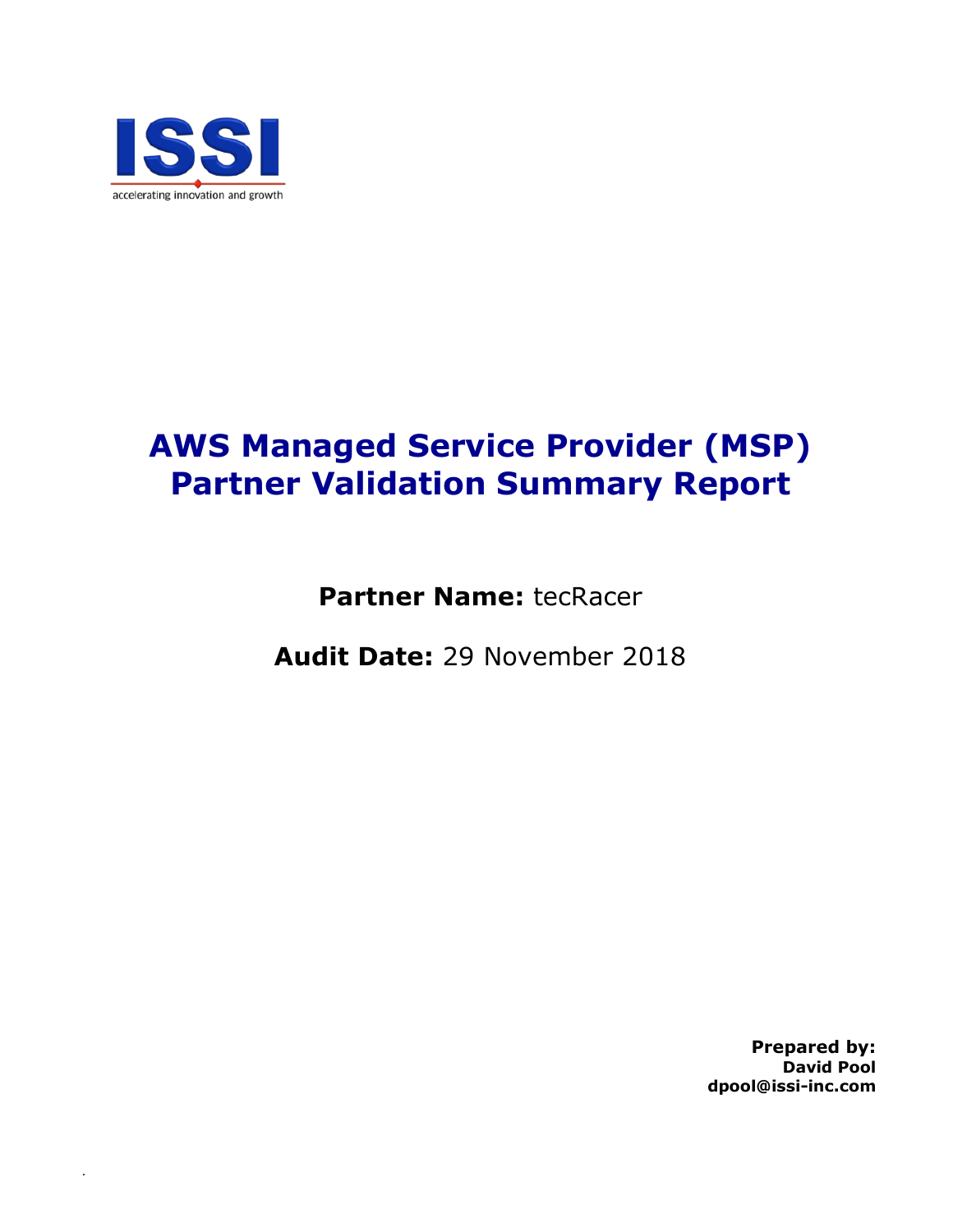#### **Introduction**

The validation audit was conducted by David Pool of ISSI at the tecRacer office at Vahrenwalder Strasse, Hannover, Germany on 29 November 2018.

The following tecRacer personnel participated in the audit:

| <b>Name</b>        | <b>Title</b>    | Email |
|--------------------|-----------------|-------|
| Sven Ramuschkat    | General Manager |       |
| Konstantios Kiotes | AWS Team lead   |       |

The following AWS personnel participated in the audit:

| <b>Name</b> | <b>Title</b> | $E = 11$ |
|-------------|--------------|----------|
| N/A         |              |          |

The audit was conducted using the AWS Managed Service Provider (MSP) Partner Program Validation Checklist, version 3.3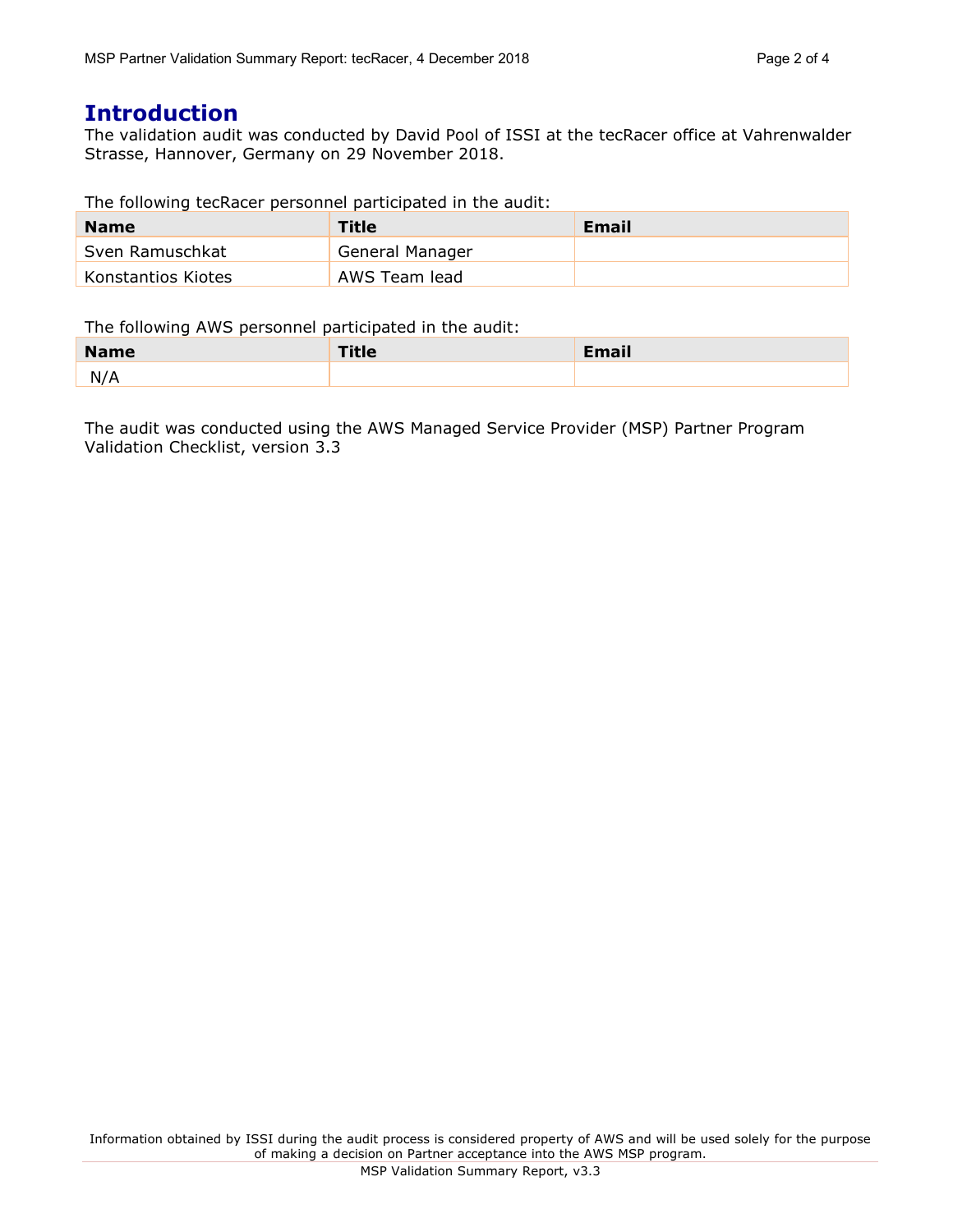# **Audit Objectives and Methodology**

The objectives of this audit were:

- § to validate Partner capabilities in relation to the requirements of the AWS MSP program
- to ensure Partner focus on Customer Obsession
- to encourage the use of AWS and industry best practices through value-added auditing

The audit validated tecRacer's operational capabilities against program requirements for an AWS Managed Service Provider. This was assessed through discussion with tecRacer and by reviewing selected processes, procedures, and records.

Throughout the audit, considerable effort was made to make the event a value-added experience for the Partner by identifying opportunities for improvement and highlighting partner strengths and best practices.

Information was obtained through data provided by tecRacer and through review of sample documents and records observed during the audit.

The audit concluded with a review of the specific audit findings, including any mandatory or scoreimpacting Action Items.

#### **Preliminary Partner Score**

Based on the records and processes observed during the audit, tecRacer achieved a score of **1000**. A final validated score will be provided to AWS. The final decision regarding acceptance into or continuation in the program is to be made by AWS.

## **Strengths**

The following organization strengths were noted during the audit:

- § The ability to provide different levels of continuous compliance, from Chef Automate and CloudCheckr.
- The depth of customer dashboard available to help customers view their AWS resources, as examples CloudCheckr, Site24x7 workload SLA visibility.
- Using a third-party company to provide Secret Shopper function.
- § Definition of more robust service management functions based around ITIL and the capabilities of OpsGenie.
- **•** Site24x7 continues to allow tecRacer to roll out new capabilities such as machine learning and AWS integration cost effectively.
- tecRacer have enhanced their customer requirements documentation templates and service management that will enable them to scale consistently as well as offer the levels of service expected by Enterprise.
- Use of Slack to enable cross team collaboration.
- Continued focus on education and training to encourage public cloud adoption in the German market.
- Expanding focus to Enterprises will open up new opportunities for tecRacer.
- § Market leader in Gartner Magic quadrant for Public cloud MSPs.
- Achievement of DevOps Competency in the last year.